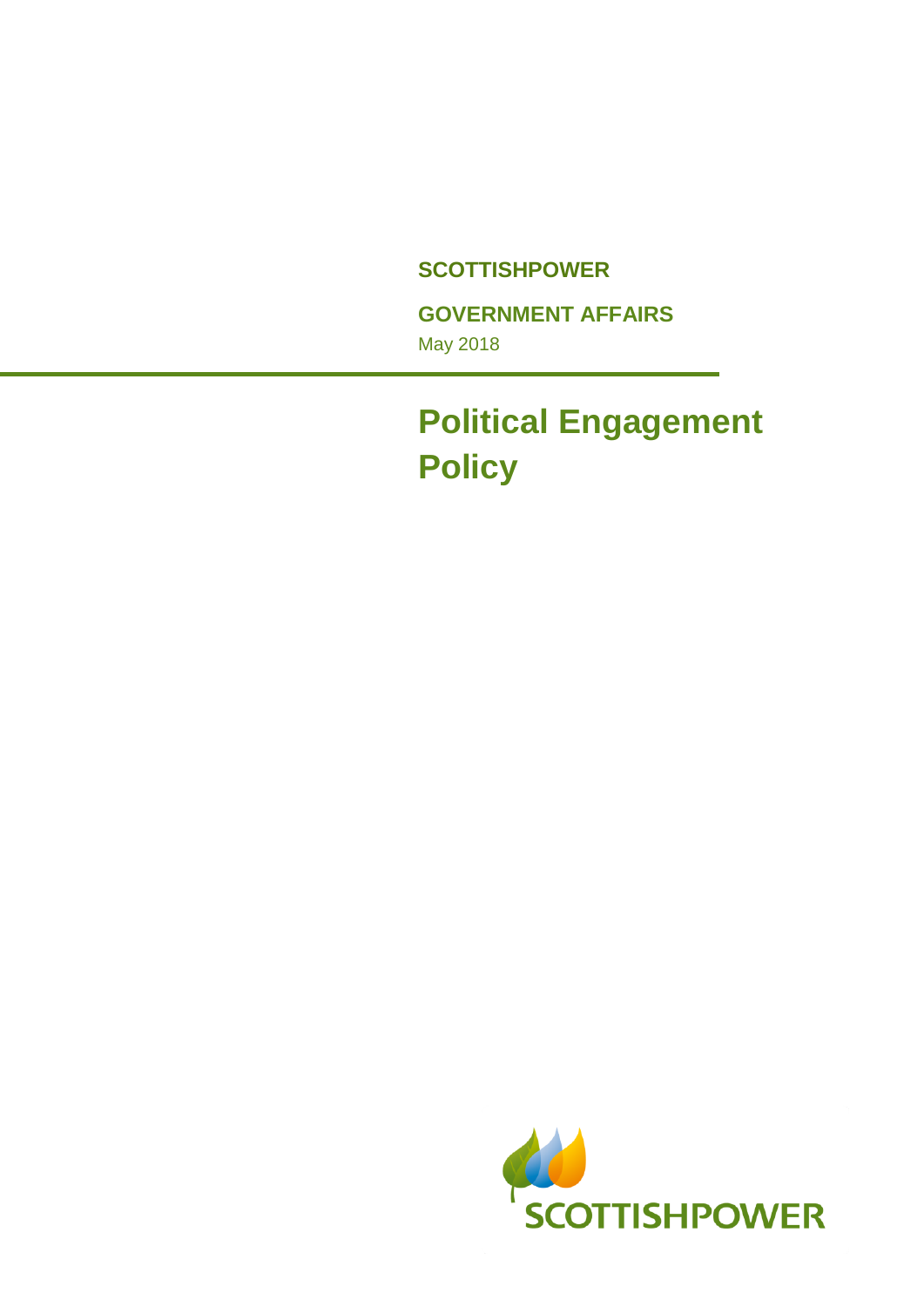

## **Policy Objective**

The Political Engagement Policy (the "Policy") regulates what Scottish Power employees must do before engaging with politicians and their advisers as part of our day to day activities. In ScottishPower responsibility for these relationships sits with the Government Affairs Team within Corporate Communications.

The Government Affairs team act as a single point of contact for parliamentarians and their advisers on a proactive and reactive basis.

Anyone contacting, engaging and meeting with parliamentarians, government ministers and their advisers must seek approval from the Government Affairs team.

The Scottish Power Limited Board of Directors (the "Board") and senior management team expect all employees, contractors, suppliers and third parties to fully comply with this Policy, which extends to all majority owned business dealings and transactions in the UK and in all countries in which ScottishPower (the "Company") or our subsidiaries and associates operate.

### **Implementation and Monitoring**

The ScottishPower Government Affairs team within Corporate Communications is responsible for the day to day oversight of the Political Engagement Policy. The Head of Government Affairs is the Senior Officer Responsible for this policy.

Information regarding engagement with politicians must be sent within 3-5 days of activity to [govaffairs@scottishpower.com](mailto:govaffairs@scottishpower.com) to ensure the Lobbying Register is updated and we remain in line with the legislation.

The pro forma included in ANNEX 1 must be completed and sent to: [govaffairs@scottishpower.com](mailto:govaffairs@scottishpower.com) 

Failure to comply with this policy could constitute breach of the Iberdrola Code of Ethics and ScottishPower Code of Conduct and Disciplinary Rules.

The consequences for ScottishPower could be equally severe including a fine, serious reputational damage, and loss of investor confidence.

**Document version 1.0**

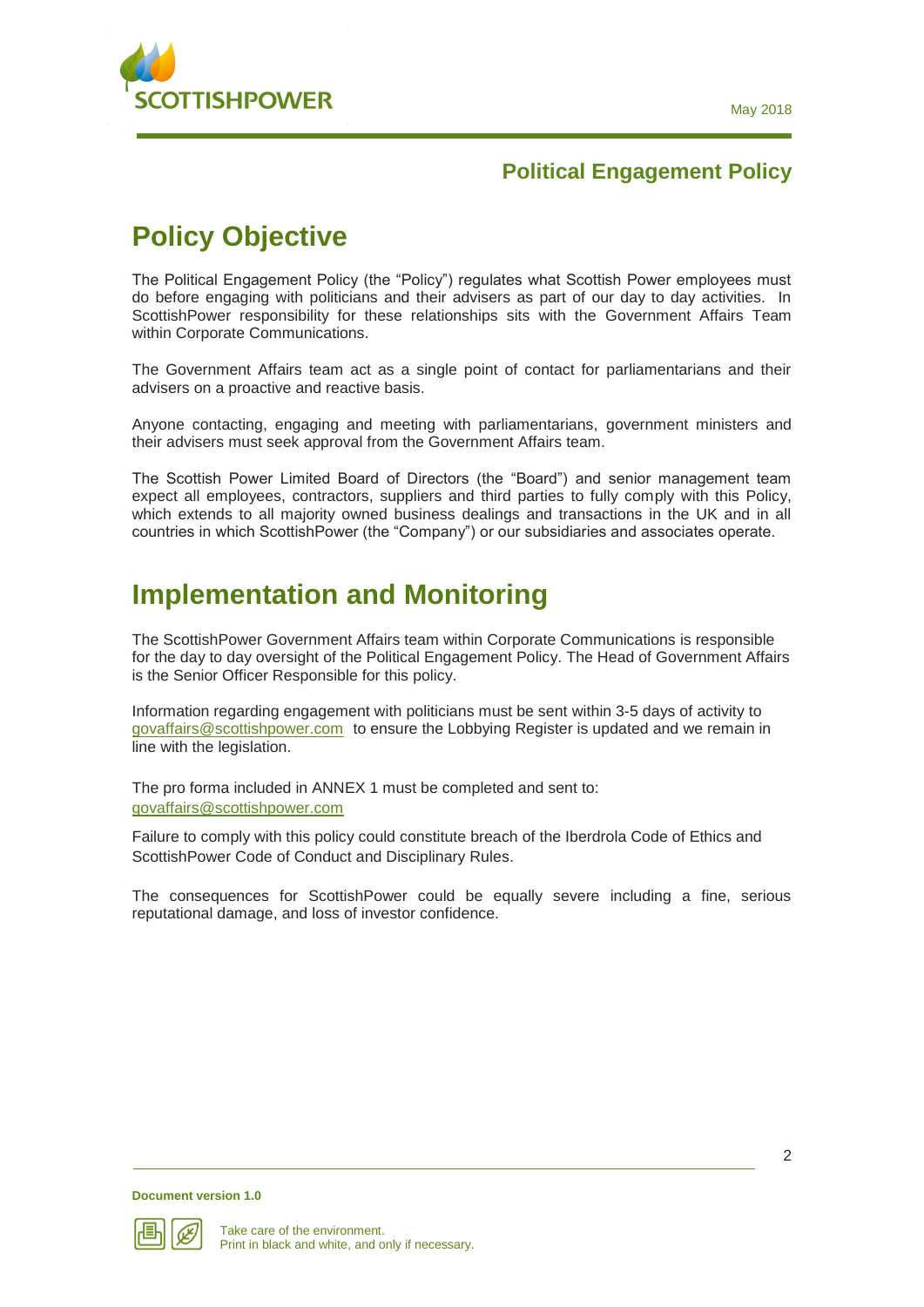

## **Lobbying (Scotland) Act 2016 (the "Act")**

The Scottish Parliament passed legislation in 2016 to create a register of "regulated" lobbying, designed to improve transparency of lobbying contact between organisations and:

- Members of the Scottish Parliament (MSPs)
- Members of the Scottish Government
- The Permanent Secretary of the Scottish Government
- Scottish Government Special Advisers

There are three tiers of compliance with the Act:

- The Lobbying Registrar can issue an Information Notice to anyone reported to have been engaged in regulated lobbying where this has not been registered.
- The Commissioner for Ethical Standards in Public Life in Scotland can investigate complaints about non-compliance with the Act and submit a report to Parliament upon conclusion of an investigation. Ultimately, the Parliament could then censure the subject of the Commissioner's report.
- Non-compliance could also result in criminal prosecution and the application of penalties.

As a result of similar schemes elsewhere in the UK this policy applies across the board, to all parliamentarians.

### **Key Political Engagement Principles**

ScottishPower is committed to the following key political engagement principles:

- Transparency and openness
- A consistent and coordinated approach
- Single point of contact for parliamentarians
- Good stakeholder engagement practice

**Document version 1.0**



3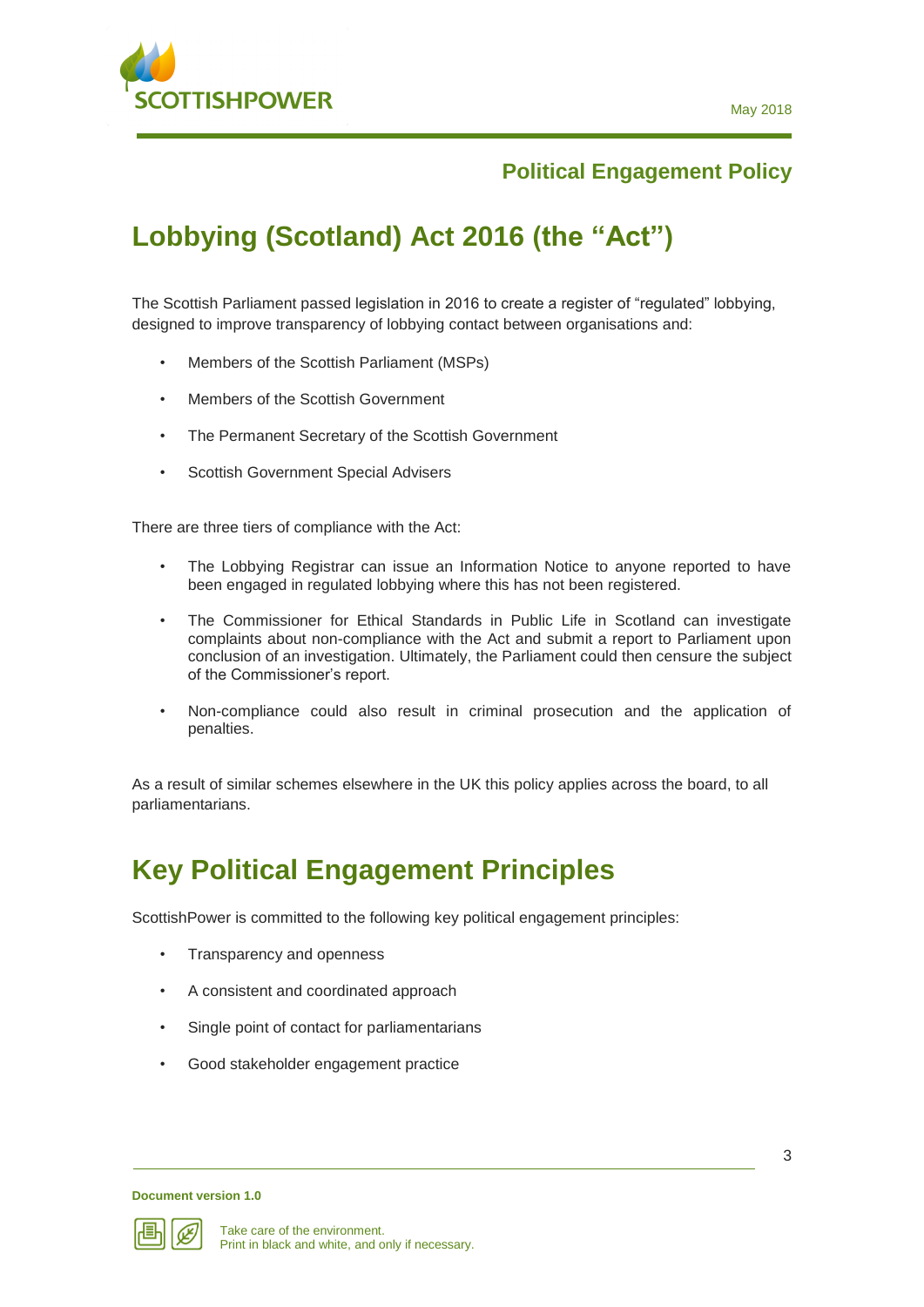

• We are now required by law to keep a, publicly available, register of contact with politicians

The Government Affairs Team is responsible, at a Group level for all engagement with parliamentarians, government ministers and their advisers.

Anyone contacting, engaging and meeting with parliamentarians, government ministers and their advisers must seek approval from the Government Affairs Team as per explained in the section below. Pro forma included in ANNEX 1 must be completed and sent to: [govaffairs@scottishpower.com](mailto:govaffairs@scottishpower.com) 

On occasions of chance meetings or contact intimated by a parliamentarians, government ministers and their advisers you must alert the Government Affairs Team to advise of this contact. This includes any conversations outside the UK.

#### **Report a Concern**

The Company is committed to a programme to counter the risk of ScottishPower being in breach of the Lobbying (Scotland) Act. Any concerns relating to a breach of the Policy should be reported to the Government Affairs team - [govaffairs@scottishpower.com](mailto:govaffairs@scottishpower.com) 

### **Further information and guidance**

The following supplementary documents are available on the ScottishPower Compliance Division intranet site:

- Code of Ethics
- ScottishPower Code of Conduct and Disciplinary Rules
- Further Information and Guidance
- The Scottish Parliament Lobbying Registrar website
- The Scottish Parliament Lobbying Code of Conduct
- The Scottish Government Ministerial Code
- The MSP Code of Conduct
- Civil servants and Special Advisers are covered by the UK Civil Service Code.
- Scottish Ministers are covered by the Scottish Ministerial Code.

**Document version 1.0**